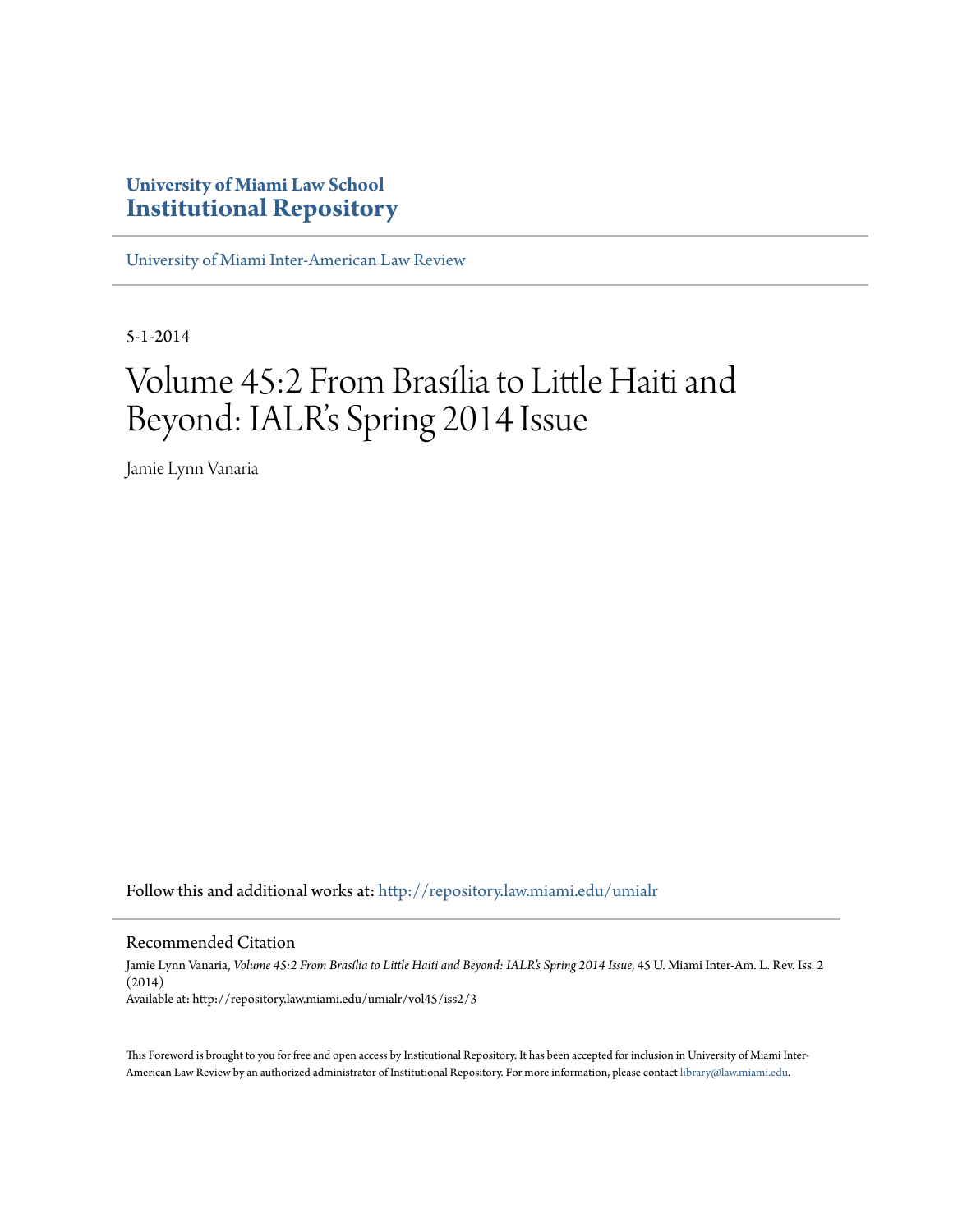## **Volume 45:2**

## **From Bras´ılia to Little Haiti and Beyond: IALR's Spring 2014 Issue**

#### Jamie Lynn Vanaria, Editor-in-Chief<sup>1</sup>

### PRACTITIONER ARTICLES AND STUDENT NOTES

As the 2013-2014 editing team publishes Volume 45:2, we are preparing to graduate from law school and to pass the reigns over the next generation of energetic editors. Volume 45:2 is a special "in-house" issue: our student notes and comments come from this year's Executive Board, and our practitioner article is by Professor Keith S. Rosenn, IALR's beloved and long-time faculty advisor. Two of our pieces touch on South America, with focal points in Argentina and Brazil. Another piece examines the problems that can arise when businesses and investors transact across Canada, the U.S., and El Salvador. Finally, two of our student comments use Florida and Miami as the backdrop for examining issues that affect Inter-American immigrants.

In *Recent Important Decisions by the Brazilian Supreme Court*, Professor Rosenn, expert in Brazilian constitutional law, examines various controversial and well-publicized decisions that the Supremo Tribunal Federal (STF) has recently handed down. In *El precio de los pesticidas: La criminalización de la fumigación con plaguicidas en Argentina y las repercusiones nacionales e internacionales*, Jamie Lynn Vanaria frames a Córdoba, Argentina tribunal as a trailblazer because it criminalized the widespread practice of aerial fumigation, which has sickened vulnerable populations throughout Latin America. Jordan Behlman takes an in-depth look at the CAFTA-DR treaty and its interpretation, detailing a dispute between a Salvadoran corporation and a Canadian mining outfit in his comment, *Out on a Rim: Pacific Rim's Venture Into CAFTA's Denial of Benefits Clause*.

Chelsea Silvia's note, *A Pathway to the Legal Profession*, takes on a very timely and relevant issue for both Florida and the nationwide legal community: whether an "undocumented" law school graduate can be admitted to the Florida Bar. In *Building Social Capital Through Place-Based Lawmaking: Case Studies of Two Afro-Caribbean Communities in Miami—The West Grove and*

<sup>1.</sup> B.A., Boston University 2007. J.D. Candidate, May 2014.